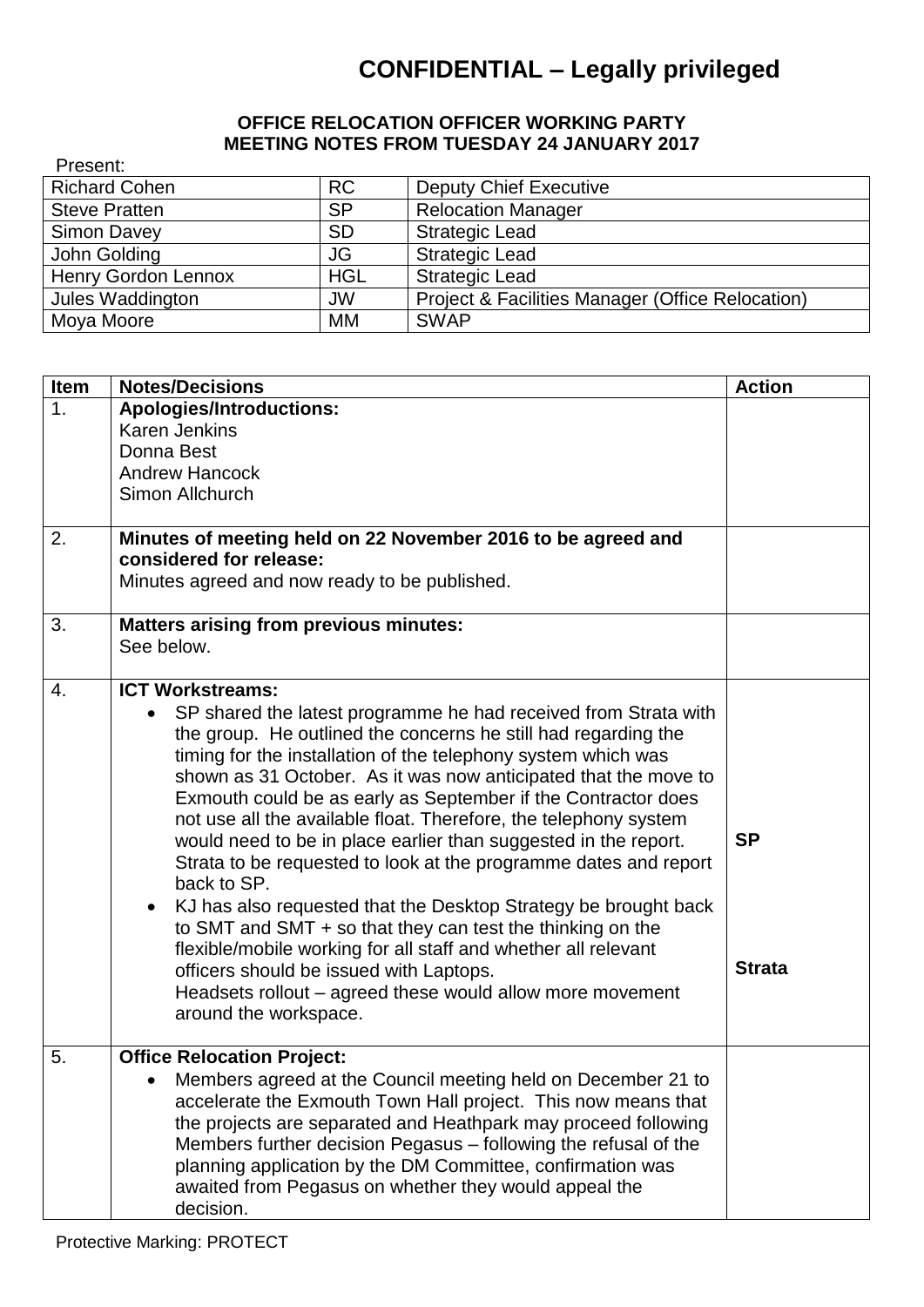|    |           | Interserve – letter of intent is due to be sent out today. EDDC<br>have required Interserve to provide a Bond for the works at<br>Exmouth.<br>Programme update – works to start at Exmouth early in February<br>with a suggested move taking place between the end of<br>Sept/beginning of Nov 17 dependent upon the extent of the<br>shared programme float that is ultimately used. The timing of the<br>installation of the telephony for ETH will need to be brought<br>forward from the date advised in the latest Strata project report.<br>This will be raised with SMT at their next meeting. The matter is<br>already identified within the current risk register, and will continue |           |
|----|-----------|-----------------------------------------------------------------------------------------------------------------------------------------------------------------------------------------------------------------------------------------------------------------------------------------------------------------------------------------------------------------------------------------------------------------------------------------------------------------------------------------------------------------------------------------------------------------------------------------------------------------------------------------------------------------------------------------------|-----------|
|    |           | to be monitored. JG said that under no circumstances would<br>Homesafeguard be in a position to move to Exmouth if the<br>telephony was not in place and working. This was vital to the<br>running of their service.<br>Exmouth – CAB will not be returning to the Town Hall until all the<br>works are finished. Revs/Bens will be using the vacant offices                                                                                                                                                                                                                                                                                                                                  |           |
|    |           | until that time.<br>SA confirmed a modest refit (redecoration and new carpet tiles)<br>will be carried out to the CAB Offices by Property Services to<br>ensure a suitable working environment is available for our staff. It<br>was noted that as CAB had originally indicated they would be<br>remaining in the building during the works, no allowance for any<br>refurbishment works within this area, with their agreement, had<br>been arranged.                                                                                                                                                                                                                                        | <b>SP</b> |
|    |           | Once works start on the building (13 Feb) site boarding/fencing<br>will be erected. There will only be 7 car park spaces available for<br>use during this time. Generally, for use by the Public during<br>working hours, otherwise the car park would be closed. EDDC<br>staff would be provided with passes to adjacent car parks.                                                                                                                                                                                                                                                                                                                                                          |           |
|    |           | It was confirmed that the offices would be refurbished with the<br>flexibility for new tenants if needed. All existing tenants will be<br>offered new leases etc and these will be negotiated accordingly in<br>due course.                                                                                                                                                                                                                                                                                                                                                                                                                                                                   | AЕ        |
|    |           | SP will be chairing a pre-start meeting with the Contractor for the<br>works at Exmouth on 6 February 2017. All relevant Project<br>expenditure, including accruals, to 31 December 2016 totals £<br>1,565,035. There remains a budget balance of £8,161,420.                                                                                                                                                                                                                                                                                                                                                                                                                                 |           |
|    | $\bullet$ | Heathpark update - following the PegasusLife's Planning<br>Application refusal, and the uncertainty whether they would be<br>Appealing this decision, consideration is being given to other<br>potential opportunities.                                                                                                                                                                                                                                                                                                                                                                                                                                                                       |           |
|    |           | Risk Register – following the recent Workshop meeting to update<br>the register CIIr Thomas has raised are3quest for the inclusion of<br>an addition risk re potential for structural changes to local<br>government. This matter will be discussed during the next<br>Executive Group Meeting, tomorrow.                                                                                                                                                                                                                                                                                                                                                                                     |           |
| 6. |           | <b>Exmouth Town Hall:</b>                                                                                                                                                                                                                                                                                                                                                                                                                                                                                                                                                                                                                                                                     |           |
|    |           | Work has now commenced in the CAB offices to allow Revs/Bens<br>to move in for the remaining duration of the refurbishment works.                                                                                                                                                                                                                                                                                                                                                                                                                                                                                                                                                             |           |
|    |           |                                                                                                                                                                                                                                                                                                                                                                                                                                                                                                                                                                                                                                                                                               |           |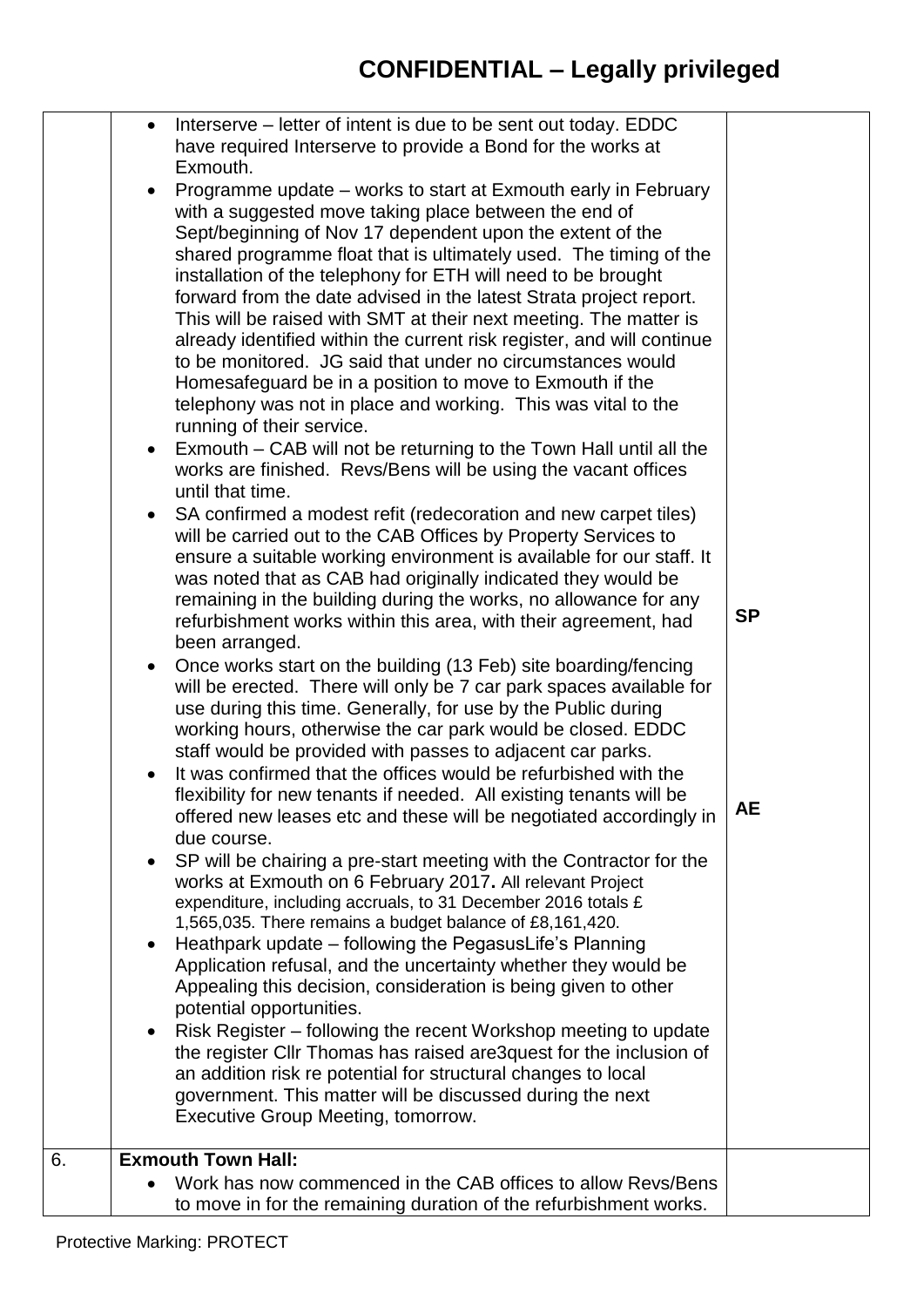## **CONFIDENTIAL – Legally privileged**

|    | $\bullet$ | It has been agreed that 7 car parking spaces will be available in<br>the car park for the public to use whilst accessing the Town Hall<br>while the works are on going but there will be no access to the<br>car park at weekends. Car Park users will be required to sign in at<br>the reception on arrival. Staff will not be allowed to use these<br>spaces but provision has been made for them to use other EDDC<br>car parks in the area. It has been agreed that those members of<br>staff working at ETH will be given free parking at allocated EDDC<br>car parks. There will be no pass to display but car registrations<br>will be passed to the to the Car Park teams. These will be<br>Mon/Fri only and EDDC Members will be included.<br>CCTV – no response has been received regarding the<br>unidentified cables in the town hall so once the contractors are<br>ready to start work those cables will be removed. A meeting is<br>due to be held on 21 Feb with those involved with the CCTV and<br>Gerry Moore to look at way forward.                                                | <b>RC</b> |
|----|-----------|---------------------------------------------------------------------------------------------------------------------------------------------------------------------------------------------------------------------------------------------------------------------------------------------------------------------------------------------------------------------------------------------------------------------------------------------------------------------------------------------------------------------------------------------------------------------------------------------------------------------------------------------------------------------------------------------------------------------------------------------------------------------------------------------------------------------------------------------------------------------------------------------------------------------------------------------------------------------------------------------------------------------------------------------------------------------------------------------------------|-----------|
| 7. |           | <b>Internal Facilities Manager update:</b>                                                                                                                                                                                                                                                                                                                                                                                                                                                                                                                                                                                                                                                                                                                                                                                                                                                                                                                                                                                                                                                              |           |
|    |           | JW had prepared a report on the FF&E Procurement for<br>consideration which had been circulated to both the Officer and<br>Executive Groups. The recommendation was to follow the<br>Framework route with two options available – either a full OJEU<br>tender undertaken by EDDC or use of two particular existing<br>OJEU complaint Framework agreements. JW discussed her<br>report and explained the rationale for both Frameworks. JW also<br>explained how the tender process would work and timetable<br>associated with ordering of furniture. She also confirmed that<br>whatever design of furniture ordered now for Exmouth it would be<br>possible to order the same for Honiton at a later date. The Group<br>accepted the recommendations but final agreement would be<br>made by the Executive Group at their next meeting.<br>Disposal of furniture from ETH. The red chairs have been<br>donated to Exmouth Football Club and other community groups<br>have been contacted regarding remaining items.<br>The Town Council have taken their memorial with them to the<br>new premises. |           |
| 8. |           | <b>Pegasus Update:</b>                                                                                                                                                                                                                                                                                                                                                                                                                                                                                                                                                                                                                                                                                                                                                                                                                                                                                                                                                                                                                                                                                  |           |
| 9. | $\bullet$ | Following the refusal of planning permission by the DM<br>Committee a decision is awaited from Pegasus on whether they<br>are going to appeal that decision.<br>SD gave an update on the financial costs associated with the<br>move and outlined the options available. These were based on<br>both the sale of the Knowle and moving prior to any sale. SD<br>also reminded Officers of why they made the decision to move in<br>the first place. Agreed to take report from SD to the Executive<br>Group and to discuss what they would like to happen next. A list<br>of bullet points to discuss at SMT will also be prepared.<br>Knowle Parkland Transfer to Sidmouth Town Council:                                                                                                                                                                                                                                                                                                                                                                                                               |           |
|    |           | No further update.                                                                                                                                                                                                                                                                                                                                                                                                                                                                                                                                                                                                                                                                                                                                                                                                                                                                                                                                                                                                                                                                                      |           |
|    |           |                                                                                                                                                                                                                                                                                                                                                                                                                                                                                                                                                                                                                                                                                                                                                                                                                                                                                                                                                                                                                                                                                                         |           |